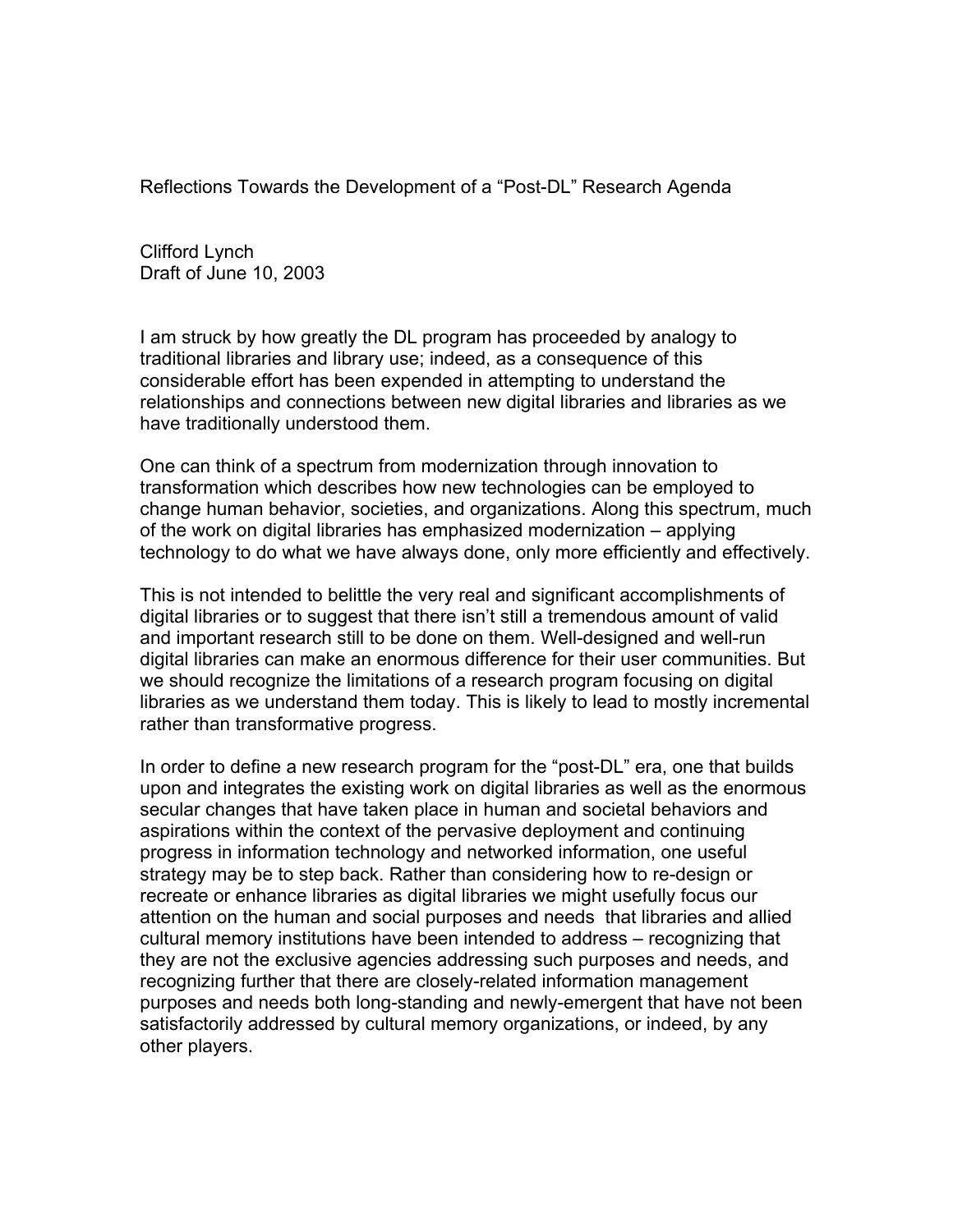In reviewing this collection of information management purposes and needs, we face a serious scoping problem which I will largely ignore here, though I think we may well find it useful to explore it in our deliberations at the upcoming workshop. It would be easy to draw the boundaries too broadly, with a loss of focus, or too narrowly, with a loss of holistic perspective.

Libraries and related cultural memory organizations developed in response to individual and social needs to:

- 1. Ensure that information, knowledge, evidence, and discourse are collected, curated and preserved, for use today and in the future.
- 2. Ensure access to organized bodies of information, knowledge, evidence, and discourse.
- 3. More controversially, to provide some level of selection, filtering, and validation of these materials.

Further, libraries exist within a complex and continuously-evolving knowledge ecosystem that encompasses the lifecycle of information and knowledge from creation through dissemination and curation to use. It includes activities that we have historically called scholarly communication and the dissemination and use of cultural materials. Cultural memory organizations provide an essential foundation for this system but also respond to the ecosystem's characteristics more than shaping these characteristics. *It is understanding this ecosystem broadly and the potentials for its transformation which should be the focus of a research program, and not simply the historic or emerging roles of libraries within it.* And we must be careful not to overly-emphasize the parts of this knowledge ecosystem that are familiar, that we are comfortable with intellectually, socially and economically, to the exclusion of the new, the unfamiliar, the disturbing, the confusing. The research program must go beyond the naturally conservative inclinations of most cultural memory institutions to actively survey, explore and engage the new and most dynamic parts of the ecosystem.

Finally, we should recognize that there are now vast unmet needs; they have been largely ignored or defined as out of scope by the existing players in the knowledge ecosystem, and largely unaddressed either by research or by commercial product developments. These unmet needs have become acute due to the implications of the explosion of networked information, personal computing, massive and affordable computational and storage resources, emerging sensor and capture technologies, and from the increasing centrality of data, information, and knowledge in personal, organizational and social practices. The much discussed problem of "information overload" is one cryptic but popular marker for these developments.

These purposes and needs at both the individual and social levels help to identify what might be some of the key topics of a "post-DL" research agenda.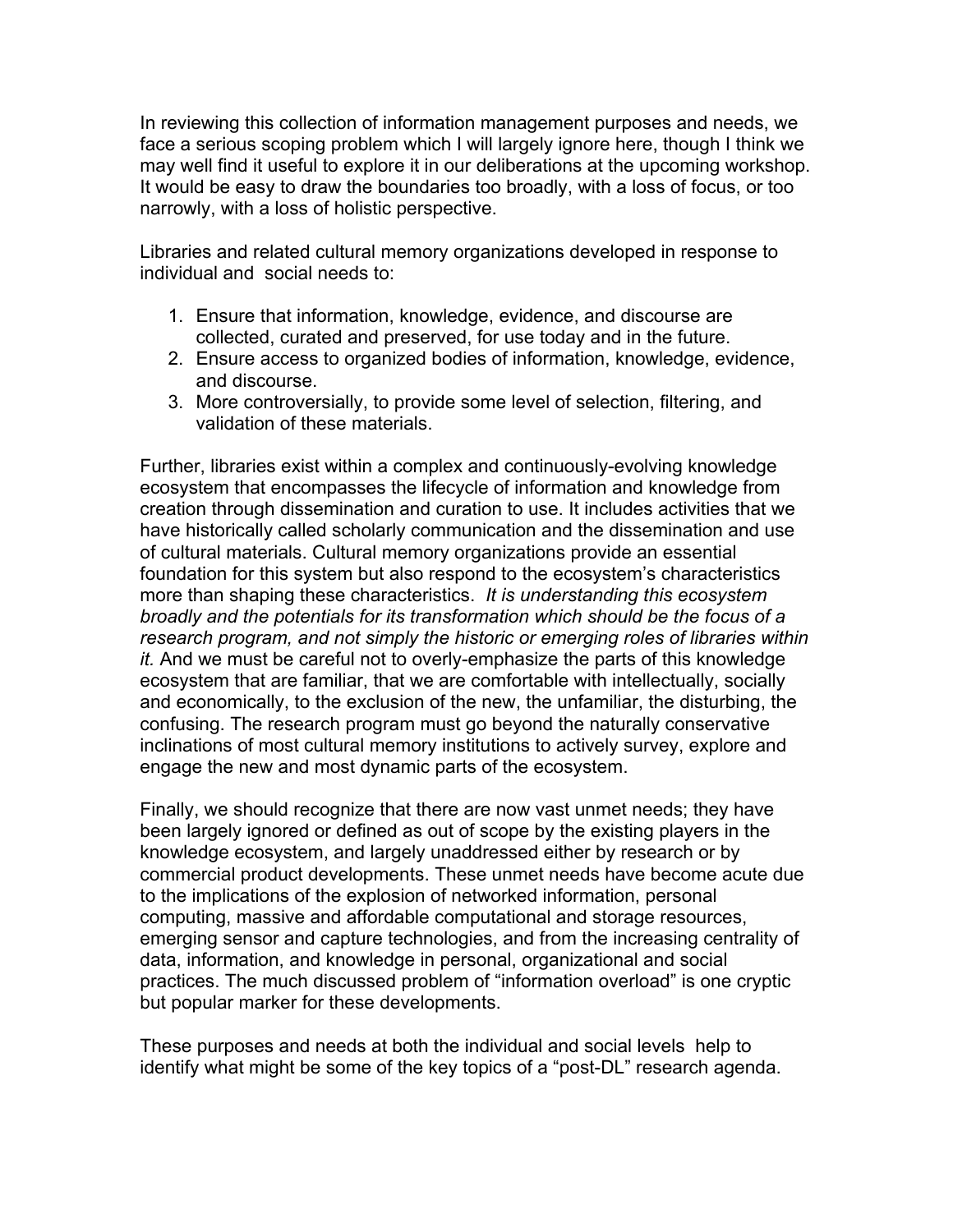We need to incorporate a truly user-centric approach, recognizing that individuals now hold very large personal digital libraries and collections of records of interactions with other information services. It is only very close to the user that all of this comes together. Both individuals and the organizations and societies they participate in need help with the implications of the existence of such collections, and help in managing and exploiting them effectively. The paper by the DELOS/NSF working group on Personalization is highly relevant here, as is the thinking of the ARPA Life Log program (though I suspect that a post-DL research agenda would stress components of a Life Log related to information and information interactions, rather than panoptic sensing, and would be more focused on interactions among Life Logs, and between Life Logs and information resources.) We need to understand and explore the potential of the computer as assistant or collaborator in information-intensive activities and over long time horizons. Following on from this are a range of questions about how to structure and manage personal information over long periods of time (human lifetimes and beyond) and to integrate this usefully and respectfully with organizational and "public" information.

The processes of authoring and structuring information and knowledge and of information and knowledge use or re-use will be critical. We need to explore the implications of authoring or data structuring or knowledge representation practices for the conduct of science and scholarship, and for other fields of human endeavor. We need a much closer look at the processes and tools and social aspects of "authoring" and "reading" (in the broadest senses). We need to think about authorship practices in a world where less and less of the potential readers are human beings, and also about the reading practices and approaches of these non-human readers (for example, manipulation of structured information objects vs. computational linguistics approaches).

Social communities grow up around, interact with and structure information and knowledge; information comes from many sources, and is often contradictory, redundant or inconsistent. Tools to construct, analyze, model, simulate, and support social communities in conjunction with the information lifecycle are needed. We need to examine anew trust, reputation, belief, inconsistency and uncertainty in the distributed digital environment where assumptions about underpinnings such as identity are simultaneously being questioned. Networkbased communities also interact with economics, business models and markets in ways that are not yet well understood.

Finally, there is the entire area of the stewardship, preservation and curation of information, discourse, knowledge, data and culture. There are tremendous technical, economic, legal and political problems here; much progress has been made in mapping these problems, but much less in developing solutions. And again, we need to translate these issues into a personal, user-centric perspective as well as exploring them within the existing institutional frames. We also need to consider these issues not only in the small but in the large – the potential